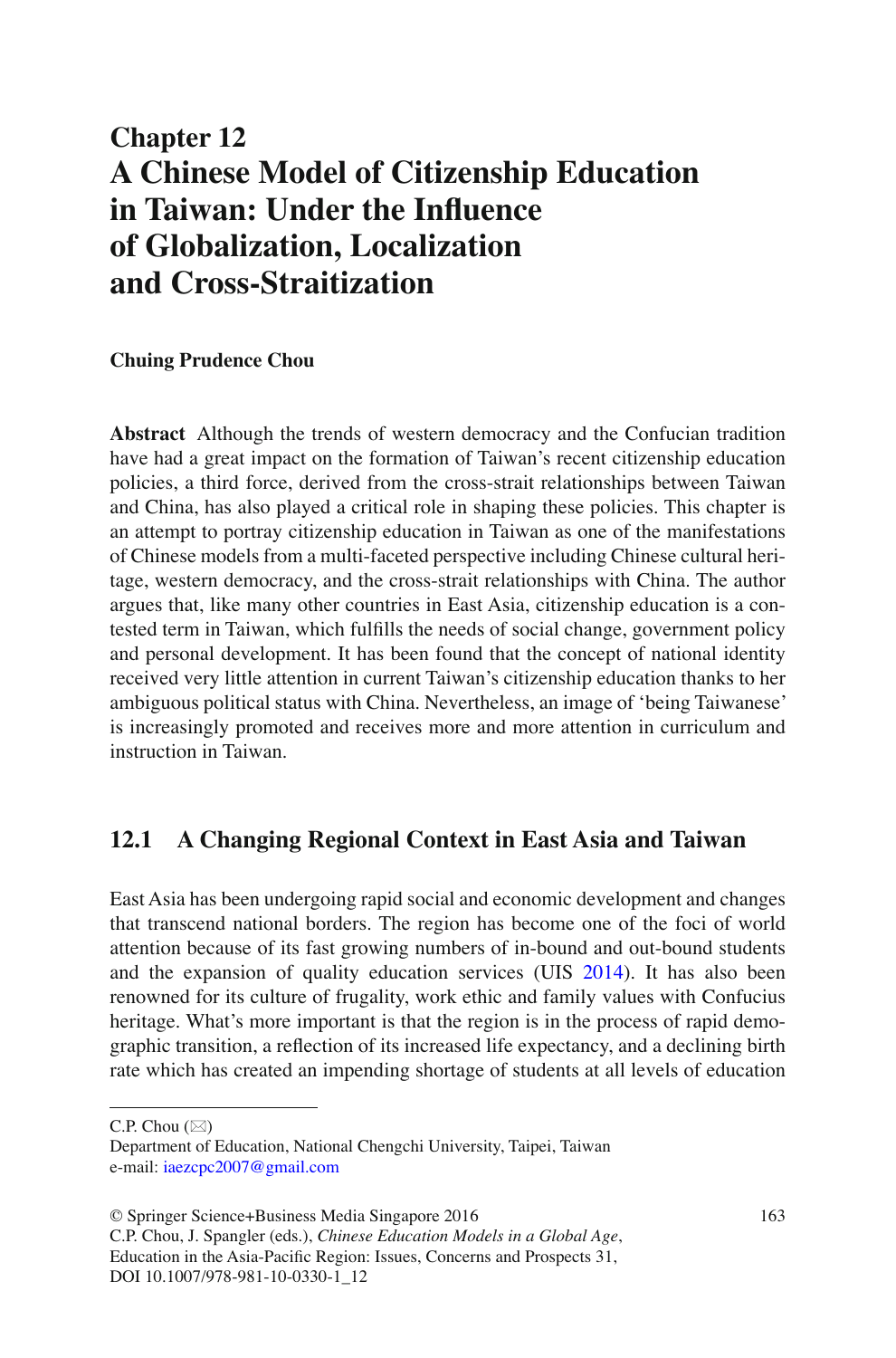(Chen [2001a](#page-11-0)). Nonetheless, East Asian economies continue to experience fundamental changes in a time of globalization. Despite its great cultural and geographical diversity, a process of regional economic cooperation and integration is emerging.

 After 1949, China was later divided by the superpowers into two parts, Republic of China (Taiwan) and People's Republic of China (PRC) across the Taiwan Strait, as a result of its devastating civil war. Nevertheless, Taiwan's traditionally high educational zeal originated from the period of Japanese colonization and Chinese traditions. Coupled with its strong desire for modernization and prosperity, Taiwan has served as a reliable testimony of economic development in East Asia which shares the common traditions of Confucian educational philosophy and strong kinship within family ties. These are the foundations of the spirit of industry, peacefulness and order that contribute to high economic incentive, respect for the elderly and authority, and the harmony of society often witnessed in Taiwan (Hwang 2012; Chen  $2001<sub>b</sub>$ ).

 Despite the diplomatic isolation, Taiwan is expected to promote and strengthen regional collaboration since her access to the World Trade Organization (WTO) in 2002 and the passing the Economic Cooperation Framework Agreement (ECFA) with China in 2010 (Fan 2014). Nevertheless, such regional integration and collaboration, as has taken place in East Asia, can also further weaken the ability of each government to promote its own public policies, especially in the making of citizenship that fulfills the needs of the people and encourages state cohesion (Kahler and Lake [2003](#page-11-0)).

#### *12.1.1 The Impact of Democracy on Citizenship Education*

 The Chinese model of citizenship education in Taiwan can be described within the following themes: democracy, Confucian tradition and cross-straitization. Since the lifting of Martial Law in 1987, citizenship education in Taiwan has progressed alongside the evolution of a series of democratic movements, resulting in the phenomenal growth of political opposition parties and elections at all levels, nongovernmental organizations (NGOs) and the rising impact of the internet social media in Taiwan. At the same time, East Asian coalitions that focus on human rights, and sustainable environment development have been formed. This trend has been accelerating since the economic and political rise of China and the democratization process in Taiwan whose educational development at all levels has acceler-ated over the last two decades (Chou and Ching [2012](#page-11-0)).

For example, in terms of the changing profile of textbooks, a study examined two sets of Taiwan's social studies textbooks for grade four, published from 1978 to 1995 (the first set between 1978 and 1989, the second between 1989 and 1995), to determine whether or not they reinforced the dominance of traditional Chinese cultural identity and neglected the diverse representation of different gender, cultural, ethnic groups and so forth (Su 2007). Also, the textbooks were analyzed to determine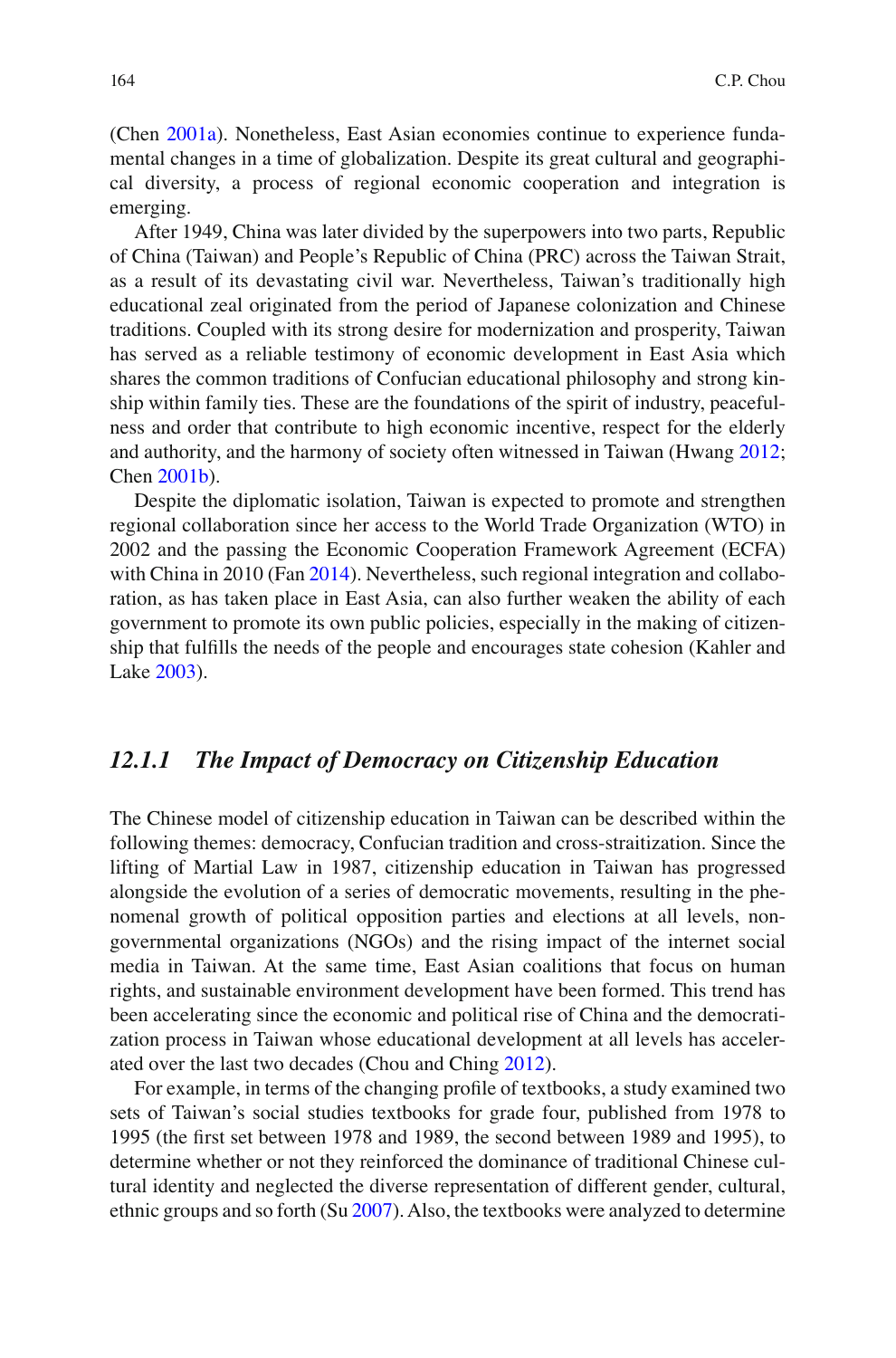whether their ideology had changed or not owing to the political and socioeconomic pressures Taiwan experienced after the democratization process of the late 1980s. The research findings indicated that both the historical interpretation and the ideology of a unified Chinese national identity were emphasized in both series of social studies textbooks before 1995. These two series often legitimated the notion that Taiwanese ancestors had migrated from mainland China, a notion that the Kuomintang (KMT) ruling party used in school textbooks as a means of asserting political legitimacy to convey special values, assumptions and principles that reflected the interests of the political authority (Apple [2004](#page-11-0); Apple and Christian-Smith [1991](#page-11-0)). In line with this approach, many politically and culturally sensitive and controversial issues were removed from textbooks before the mid-1990s (Su [2007 \)](#page-12-0). Later, a nine-year integrated curriculum reform, started in 2001, attempted to increase the number of materials at every level of schooling containing local history, geography, culture and the arts. In addition, as more and more calls to respect social pluralism and the cultural diversity of all the ethnic groups in Taiwan have been heard, a variety of Taiwanese dialects (and possibly the inclusion of foreign parents' mother tongues in the future) have become part of the required courses at the primary level, in contrast to the former hegemony of Mandarin in the school curriculum before 1987. It is obvious that local and indigenous forms of knowledge and values are receiving greater recognition in the recent education reform (Yang  $2001$ ).

# *12.1.2 The Impact of Confucius Values on Citizenship Education*

 A society with strong social capital (such as educational support for offspring) is one in which social trust facilitates cooperation and networking for mutual benefit (Coleman [1990](#page-11-0)). The Chinese culture emphasizes family values and a sense of belongingness to one's clan. As a result, confusion may arise among ethics, law and the common good in Chinese societies, and family values may conflict with public interests. Unlike many developed countries whose education policy is very much influenced by economic and technological development, in the Taiwanese context, families are invited into decision-making processes; therefore, the process of forming a social consensus, including any forms of education policies for children, should take the family factor into consideration.

 After comparing ten countries, including China, Egypt, Indonesia, Pakistan, Papua New Guinea, Soviet Union, Korea and Zaire, Thomas Murray (1992), proposed some items that appear to be necessary within the national development network, including moral/social values. Murray indicated that students should be educated adequately with values related to national development and cultural traditions. Drawing on Henry Giroux's ideas, we should integrate technology training in "civic courage" into the present education curriculum. In so doing, schools can equip students with passion, imagination and wisdom so they can be challenged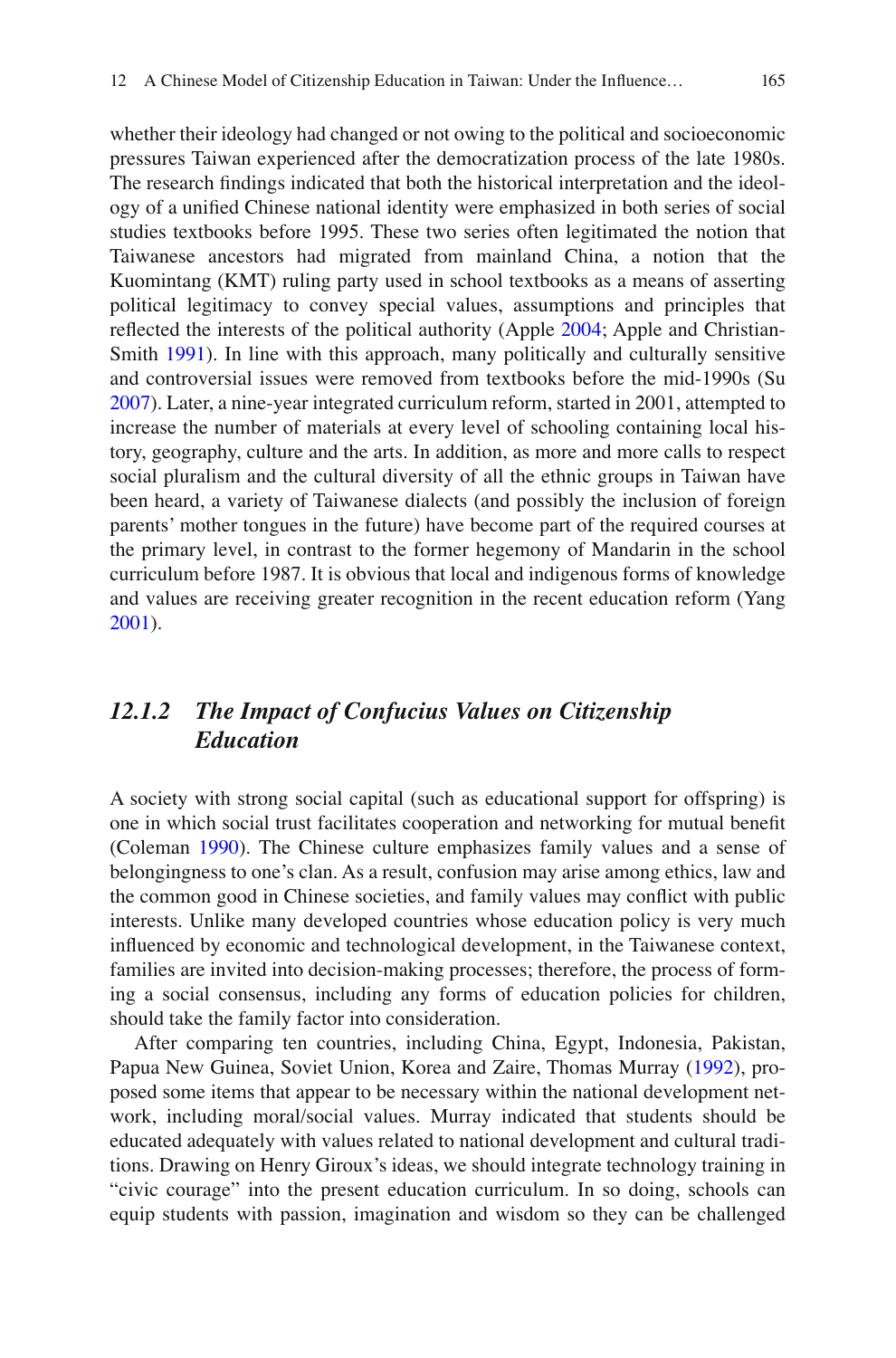regardless of economic, political and social pressure (Giroux 1985). This is especially timely in conducting research on value clarification in the context of citizenship education. What we have at present in Taiwan is that, science and technology are taking over education to a great extent in the name of social modernization and national development (Elwyn 2000).

Taiwanese society has been very much influenced by Confucian values, such as political authoritarianism, the family system, academic examination systems, saving habits, local organization and family networks (Tu [1995](#page-12-0) ). Education has always been regarded as a priority in Confucian culture, and the notion of studying implies hard work, effort, persistence, cultivation and rigidity, whereas playing games is considered idleness (Hwang [2012](#page-11-0); Yao [2000](#page-12-0); Zhou 2000). Consequently, Taiwanese society places much emphasis on educational credentials (such as a university degree) and the practice of taking examinations. As indicated earlier, after the national government withdrew from mainland China to Taiwan after 1949, the priority was to strengthen the Chinese identity and sovereignty of China over Taiwan. During that period, many aspects of Taiwanese culture and languages were banned, especially after the 228 (February 28) Incident in 1947, in which disputes arose between Chinese troops and local people.

According to Yang (2001) and Chou (2008), different periods of Taiwanese education reform seem to inevitably reflect an ideological conflict focused on the hope of regaining Taiwan's own national and cultural identity. The country has made a great effort to include a greater proportion of instructional content related to local history and geography along with local events in the recent curriculum reform since the mid-1990s. In the wake of the movement toward multiculturalism and respect for all of Taiwan's ethnic groups, schools have assumed authority over the curriculum, which prior to the 1990s was dominated by content related to the mainland. The trend toward localization has led to efforts to establish the Taiwanese identity and emphasize national prosperity as part of education reform measures, especially since the transfer of the political regime in 2000.

 From 2000–2008, when the Democratic Progressive Party (DDP) administration was in power, President Chen, an advocate of Taiwanese independence, opposed the one-China policy that mainland China had proposed. During Chen's presidency, there was a lack of legislation that forged cross-strait academic exchanges and cooperation. President Chen, therefore, decided to halt cross-strait relations through the so-called de-Sinicization policy. First, in 2005, the civil exams were refocused on Taiwanese local history rather than Chinese history, and guidelines for the new high school curriculum were shifted from Chinese history to world history, rather than traditional Chinese history as domestic history. The proportion of Chinese classics in the literature curriculum was also decreased. The attempt to replace Chinese cultural bonds with the local identity of Taiwan was emphasized much more than before. The government highly promoted awareness of local culture, heritage and language in the form of a self-determination initiative.

 With a more globalized economy and society, coupled with Taiwan's increasing dependence on China as a trading partner, the Taiwanese education system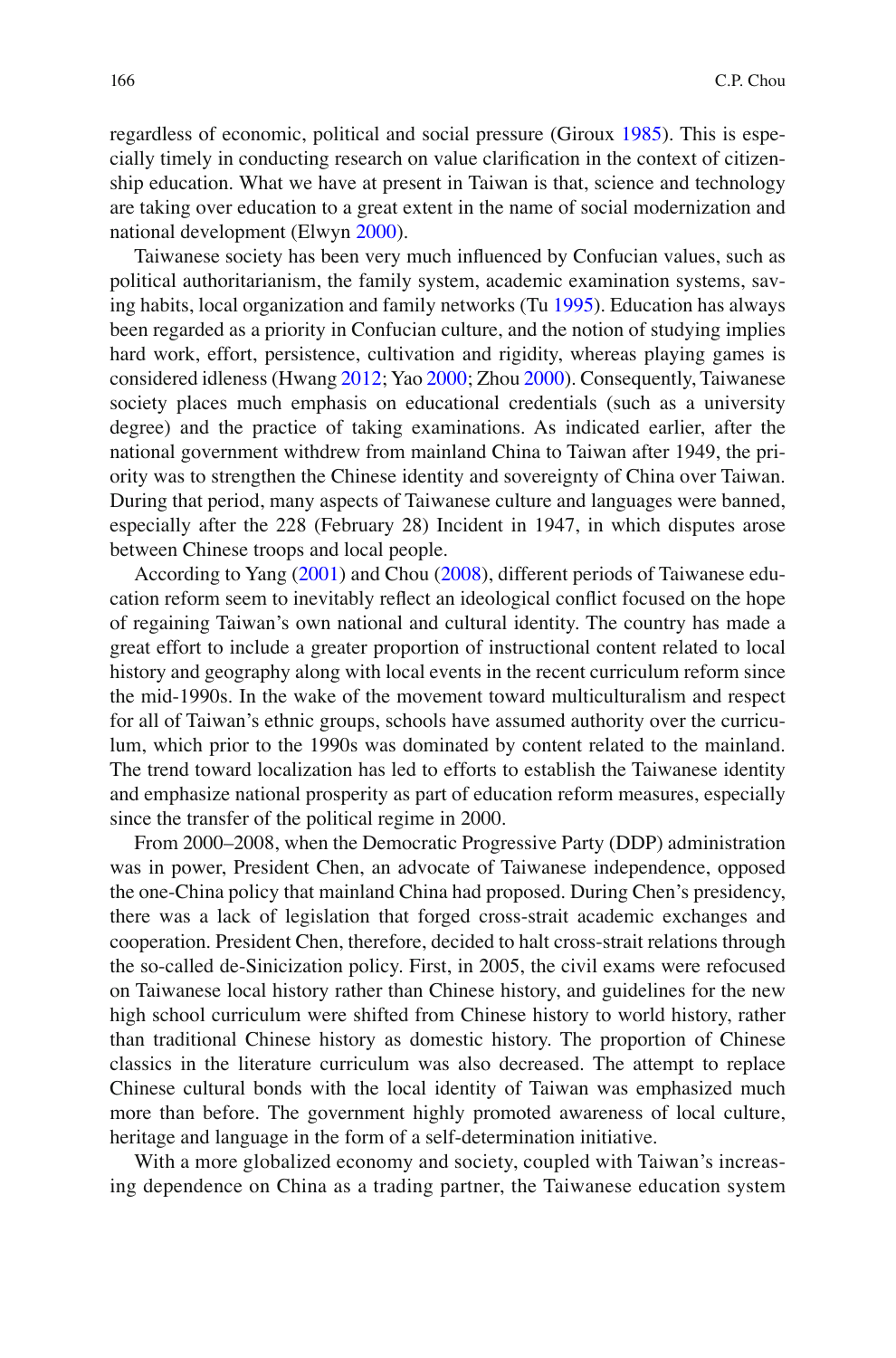has acted as a pendulum, swinging between globalization and localization in the last decade. As a small island, Taiwan cannot avoid participating in the processes of globalization, in terms of world trade and cultural exchange, occurring between different regions of the world. The localization of education has also made the Taiwanese more aware of their own cultural heritage and allowed younger generations to search for and construct their own identities often known as "Taiwanese." Therefore, the current idea of citizenship education reform is to integrate the trends of globalization and localization in order to create a clear understanding of the world and Taiwan itself (Chou and Ching [2012](#page-11-0); Yang 2001).

## **12.2 The Impact of Cross-Straitization on Citizenship Education**

As indicated earlier, though the influence of democracy and the Confucius heritage has a great impact on Taiwan's citizenship education policies, a third force, stemming from the cross-strait relationship with mainland China, has also played a critical role in shaping Taiwan's citizenship education policies (Chou and Ching 2012).

The year 1987 played a significant historical role in cross-strait relations because, not only did Taiwan lift martial law in that year, but it also granted permission for veterans drafted by the armed forces from China during the civil war, to visit their families in China. Hence, the cross-strait relationship entered a new era of communication.

 Concerning student exchange programs, in November 1987, Taiwan loosened its policy over Chinese visitors, especially for those overseas and distinguished professionals who wished to visit Taiwan. Since 1990, Taiwan has granted more access to Chinese citizens who have made contributions in fields such as academia, culture, sports, mass media communications and the arts. Moreover, in 1993, Chinese professionals and students were given the additional opportunity to visit Taiwan for educational and cultural purposes. According to statistics, 18,907 Chinese students visited Taiwan officially between January 1, 2002, and October 31, 2009. Though statistics are lacking about the reverse visits, it was expected that many more Taiwan students would be visiting China during their summer and winter vacations. With this, we can see that there is evidence of significantly skewed data from Taiwan's side compared to those of its counterpart in China. Furthermore, Chinese graduate students pursuing research who were sponsored by Taiwan were granted a period of from 1 month to a year to live in the country. The annual quota was 1000 students per year in the past. Since 1996, Chinese graduate students have been able to apply for a full scholarship of up to 3 months to conduct research related to their theses at local universities in Taiwan. Beyond that, more than 235,591 Chinese professionals in the cultural and educational sectors, out of a total of 2,712,572 Chinese visitors in 20 categories, traveled to Taiwan during the 1988–2009.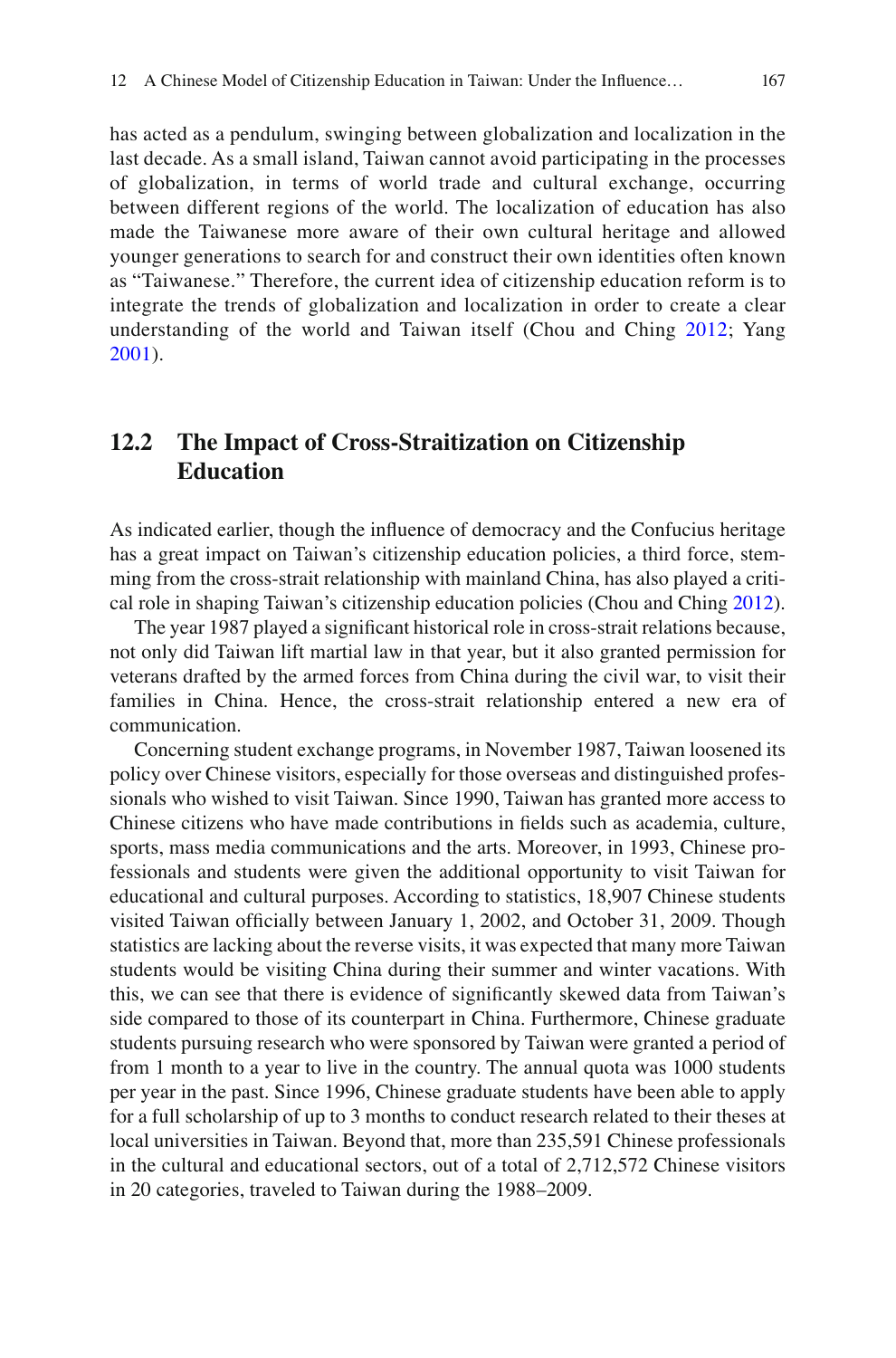#### *12.2.1 Development of Citizenship Education in Taiwan*

As Gilbert (1996) indicated citizenship is often regarded as a contested form. Some defined it as an entity to a nation state, which requires her people giving allegiance and loyalty. The state, in return, provides her citizens with legal and political rights (Howard [2006](#page-11-0)). Others regard it as individual rights or a sense of shared loyalty over national cohesion. Citizen participation in government can also be regarded as a priority among other civil obligations. As to this aspect, Mutch (2004) conducted a survey of educational policymakers in the Asia-Pacifi c region with a framework programmed by the OECD/CERI1 (2001). The project attempted to investigate the nature of citizenship characteristics in educational policy in New Zealand, Australia, Hong Kong and Taiwan. The research findings indicated that most education policymakers in the 1980s and 1990s in Taiwan were convinced that schools would fulfill their mission as learning organizations, and the citizenship education curriculum was expected to focus on civic knowledge, moral behavior and civic values with an emphasis on social cohesion, national identity, self-cultivation and democratic values (Pederson and Cogan 2002). Nevertheless, after the implementation of the new Nine-Year Integrated Curriculum Plan in 2001, an interdisciplinary approach was initiated between the seven subject areas from years 1–9, including languages, mathematics, social studies, nature and technology, arts and humanities, health and physical education and general activities. In contrast, the old civic education curriculum emphasized more knowledge transmission at the expense of student participatory citizenship and critical thinking. The new curriculum plan, however, was designed to improve citizenship through a process of inquiry and discussion over local culture and social issues, with the hope of enhancing value clarification when students faced the controversial issues such as 'Taiwanese national identity', 'Chinese nationalism' and 'indigenous cultural awareness'. Nonetheless, the policymaking process of this new curriculum was considered a top-down one instead of a grassroots approach. The study concludes by highlighting the importance of the contextual nature of any curriculum development in citizenship education, including a better understanding and inclusion of one's historical, political and social contexts in dealing with policymaking (Mutch [2004](#page-12-0); Lui and Doong [2002](#page-11-0)).

 It is worth noting, when the seventh National Education Conference was held in 1994, an atmosphere of change was developing in Taiwanese society, due to the liberalization of both the political and the economic environment. The whole society at the time was demanding the deregulation, democratization, liberalization and diversification of education. Almost two decades later, the status of the education system both in Taiwan and abroad has changed in many ways. A globalized society has arrived earlier than expected due to the rapid development of information technology. In Taiwan, apart from the typical changes resulting from globalization, Taiwanese society has faced additional challenges in the last decade, such as: demographic changes (a drastic declining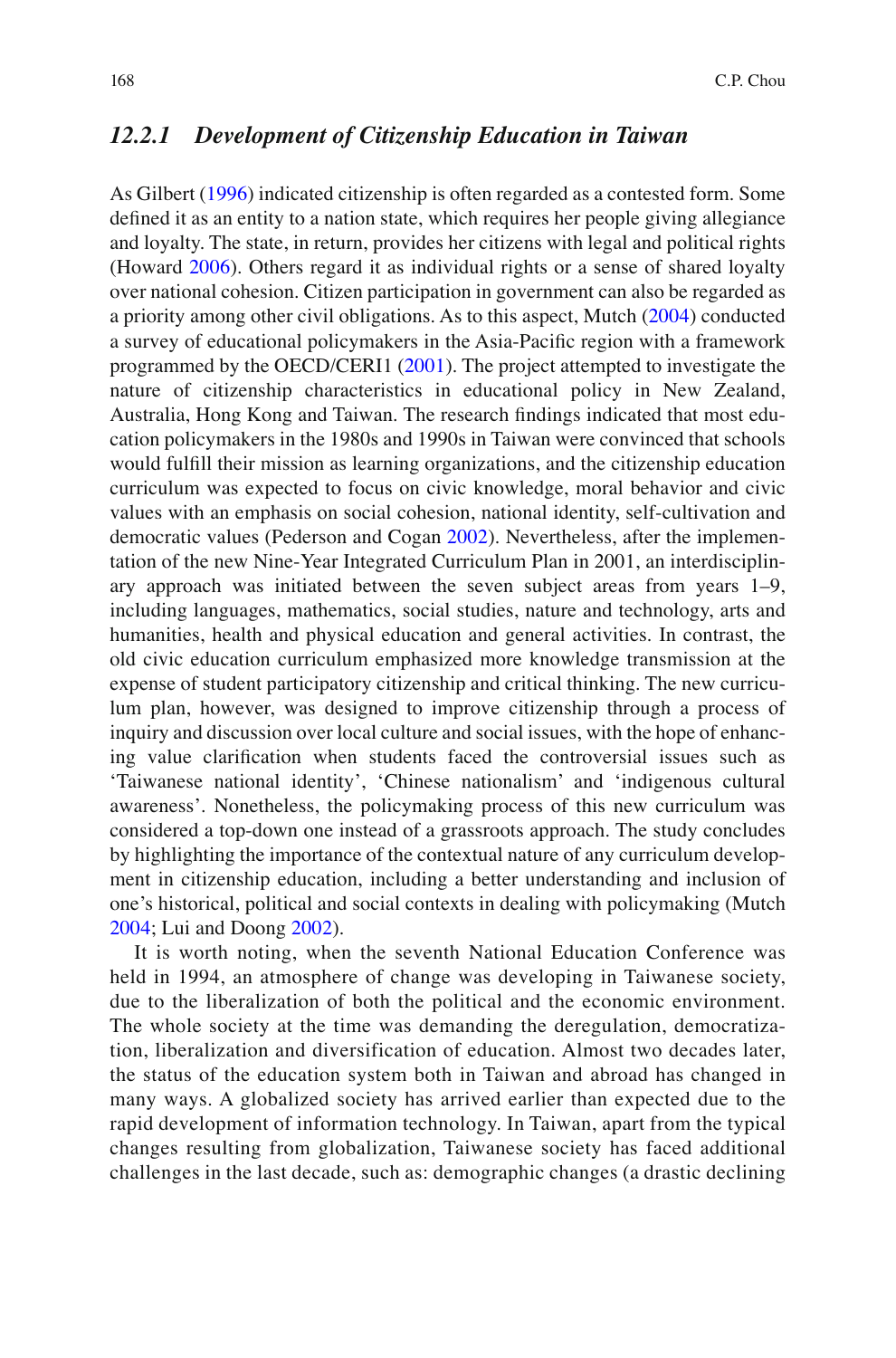birthrate, an emerging aging population and a diverse population composition from international marriage), the migration of industries to offshore locations (China, in particular), a rising unemployment rate (especially among the youth), an excess number of universities and colleges awaiting consolidation or closure, an urgent need for transnational personnel following the upgrade and transformation of industry, a continuing debate over national identity and ideology in education (Taiwanese or Chinese), issues related to educational opportunities and cultural inheritance for social vulnerable groups, the unequal distribution of educational resources,, and an imbalance in the supply and demand of qualified school teachers (Chou and Ching [2012](#page-11-0)).

 In the effort to respond to Taiwanese society's eagerness for educational reform and to implement the government's innovations in education policy, the Ministry of Education (MOE) (2010a) convened the eighth National Education Conference in August 2010 to construct Taiwan's educational blueprint for the next 10 years (2011–2021). In 2011, as Taiwan (the Republic of China) celebrated its 100th Anniversary, the 9-year universal education has existed for more than 40 years, the enrollment rate of school-aged children is above 99.9 %, the postsecondary education opportunity rate has reached 100 %, higher education's expansion has received popular approval, the illiteracy rate of students over 15 years old has dropped to 2.09 %, and the education budget-to-GDP ratio reached 6.51 % in 2010 (MOE  $2010a$ .

 Education policy aims to no longer focus on quantity but quality in Taiwan. While Europe and the United States have suffered from the global financial downturn since 2008, Taiwan, which regards education as the foundation of the country, has announced a substantial increase in its education budget, revealed a new vision for national infrastructure called the 'Golden Decade' and formulated six directions for development in the future, namely, innovation, culture, environmental protection, constitutional politics, welfare and peace (Ma  $2011$ ). Thus, the eighth National Education Conference focused on six topics in education: 'life and character education'; 'education for human rights, the rule of law and gender equity'; 'media literacy and information technology'; 'ecological and environmental education'; 'security and disaster prevention education'; 'art and aesthetic education'; and 'implementation of the sustainable campus plan' (Kuo  $2010$ ). In addition, a series of infrastructural improvements was also under review, including the new 12-year basic education program which revises its new curriculum guidelines with an emphasis on the development of individual talents and interests with appropriate teacher training programs, civil resources promotion and so forth. Thus, the promotion of citizenship education is expected to go beyond traditional classroom education with a different account of integration and combination of in-school and extracurricular learning activities, as well as various channels in daily-life practices. Examples include how to equip young children with skills such as how to follow traffic regulations, how to volunteer in the community, and how to serve in the stu-dent association, etc. (Chou and Ching [2012](#page-11-0)).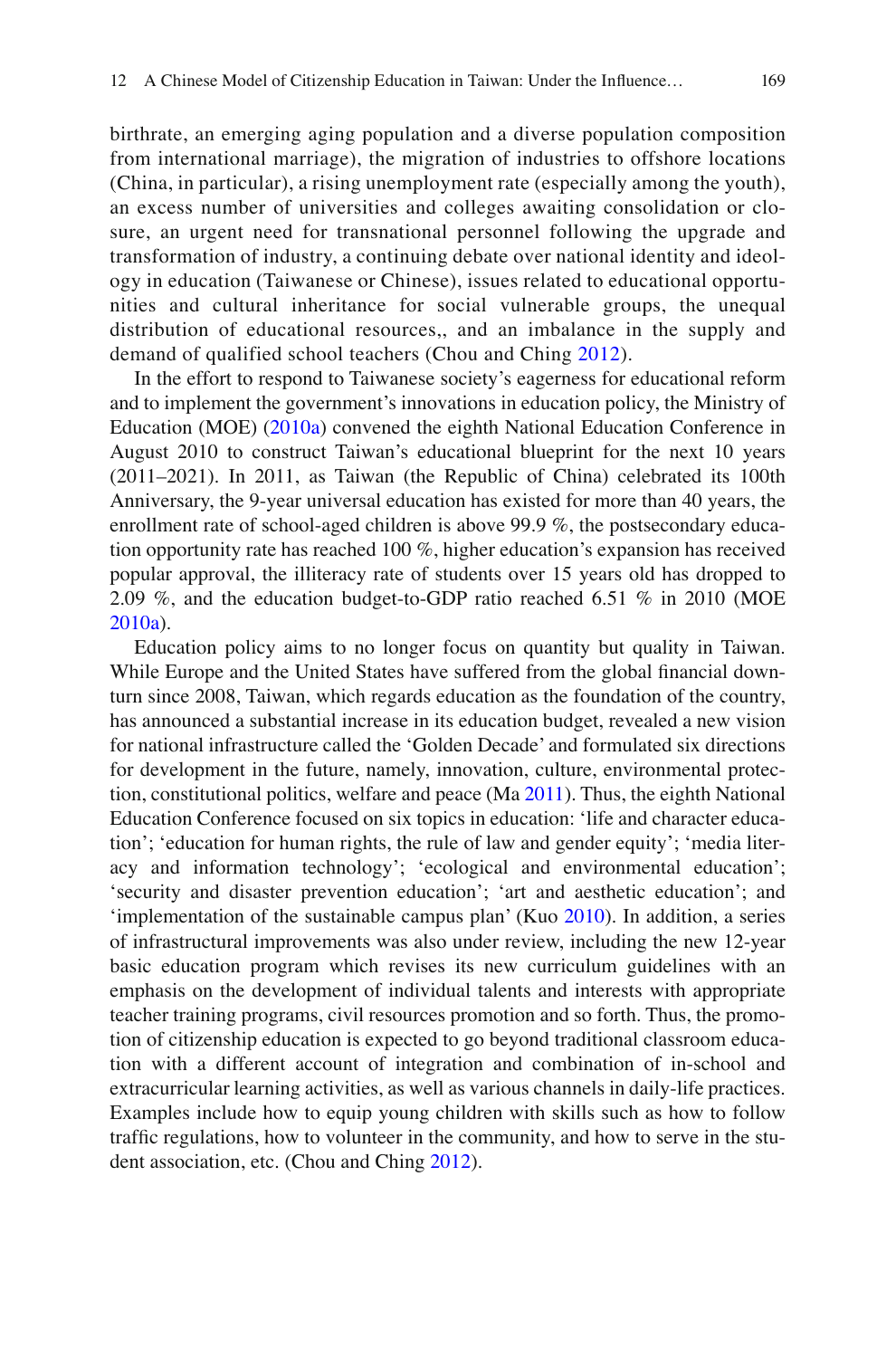#### *12.2.2 The Upcoming Challenges*

 The general public in Taiwan has many concerns related to education. Heavy pressure associated with high school and university entrance exams still exists on school campuses, and students suffer from the double pressure of academics and finances (for supplementary education). With gang members invading campuses, incidents of bullying, drug abuse and the violation of rules are becoming increasingly frequent. Though Taiwan's students at the primary and secondary levels continually win prizes in international academic competitions, including the Programme for International Student Assessment (PISA), the Third International Mathematics and Science Study (TIMSS) and International Mathematical Olympiad, most students study without much curiosity and show little interest in outside reading (Chou [2008a](#page-11-0)). In addition, Taiwan has also encountered the following social changes that create a great deal of challenges on citizenship education (MOE [2010b](#page-12-0)).

## *12.2.3 The Rise of the Internet Age*

 With the rapid development of the Internet, it has become cheaper and more convenient to get information. The Internet has not only expanded people's visions but also altered the traditional school system. The rise of the Internet offers adults a great opportunity to continue to study throughout their lives, while, on the other hand, it helps schools to offer courses designed according to individualized requirements and multiple intelligences. Therefore, with this rapid transition to a global society, the Internet has become an important way to reinforce e-learning and connections of many kinds, such as those social and informative in nature, improve information flow and promote social agendas among students.

 The arrival of the virtual world and cloud computing has not only provided greater access to information via the Internet but has also resulted in various problems, such as the online subculture, that has appeared among teenagers and that deviates from the mainstream. Moreover, the issue of Internet addiction, which is a serious concern in Taiwan, has divided parents, teachers and students. In particular, moral education is more important than ever. The challenging question of how to educate the next generation in such a complex environment deserves more creative and unconventional policies in the field of education.

## *12.2.4 The Emergence of a Low Birthrate and an Aging Society*

 In recent years, Taiwan's population structure has changed into a heterogeneous one with a low birthrate and an aging population, factors that will eventually have a great impact on the country's economic, social and educational development. The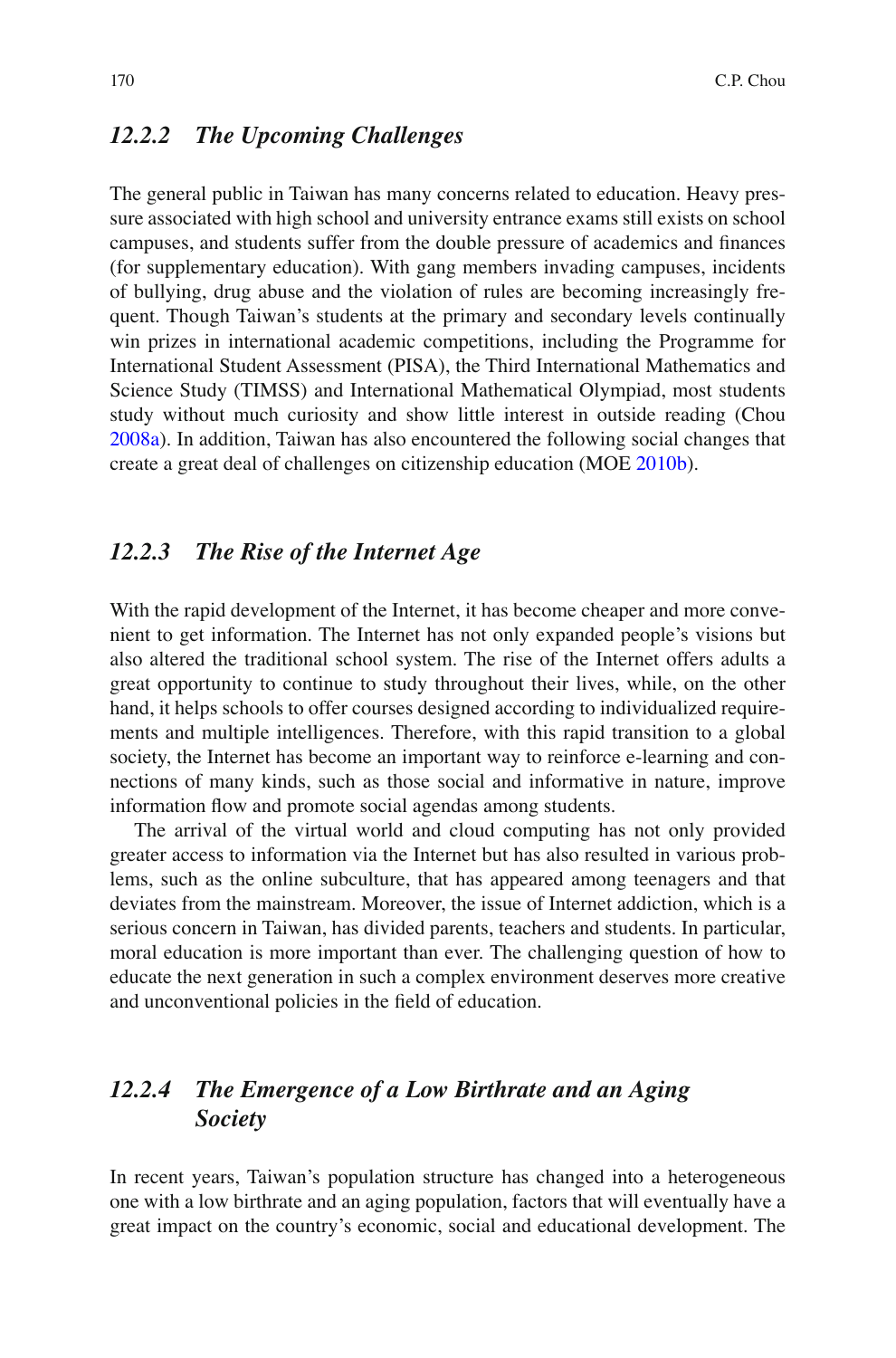birth rate has dropped, from 410,000 newborn babies in 1981, to 270,000 in 1998, to 191,000 in 2009, which is the lowest level in the last 50 years. Many schools (especially in the remote areas) have found themselves confronted with serious problems related to the need to lay off teachers and shut down schools. Universities will face a series of institutional closures or mergers in  $2016$ , when the first wave of members of a declining population reaches college age (Hu 2010). In addition, among this younger generation, according to statistics from the MOE  $(2010a)$ , children of foreign nationality and of parents of whom one is Chinese account for nearly 10 % of the total student population and 3 % at the lower secondary level in Taiwan  $(MOE 2011)$ .

 Furthermore, in 1993, the population ratio of the elderly, those over 65 years old, surpassed  $7\%$  for the first time. Since then, the percentage has grown gradually each year, and it will reach 20  $\%$  in 2026. It is clear that the aging of the population will be related to a rising dependency rate and will place an immense burden on society. Under such circumstances, the Taiwan school system and its educational resources will need to be adjusted and reconfigured so that they are more suited to the changing society.

# *12.2.5 Impact of the M-Shape of Education Development*

 With the transition of Taiwan's domestic economic and social structure, phenomena such as an uneven distribution of regional resources, varied teaching quality in schools and differences in students' abilities to learn in urban versus rural areas have been found to exist in the education sector, too. Moreover, according to the Japanese writer Ōmae Ken'ichi (1990), those vulnerable social groups that are influenced by economic factors or family status (e.g., those with single parents or only grandparents) have become important reasons for the M-shape of educational distribution. Children who have grown up in such environments are usually subjected to poverty and crime due to the lack of cultural capital and role models (Katz et al. 2007). As the family structure declines and is transformed in Taiwan, an integrated task force will be needed that can collaborate with various government departments, such as those in education, social welfare, healthcare and the police, to provide support to these at-risk children.

## *12.2.6 Challenges Related to Climate Change and Environmental Sustainability*

 Over the last 10 years, Taiwan has been hit by a series of natural disasters, such as the devastating 921 Earthquake of 2000, an unexpected Morakot Typhoon, the 88 Wind Hazard in 2009 and a serious drought island-wide in 2015, which resulted in unprecedented consequences to educational facilities, especially in the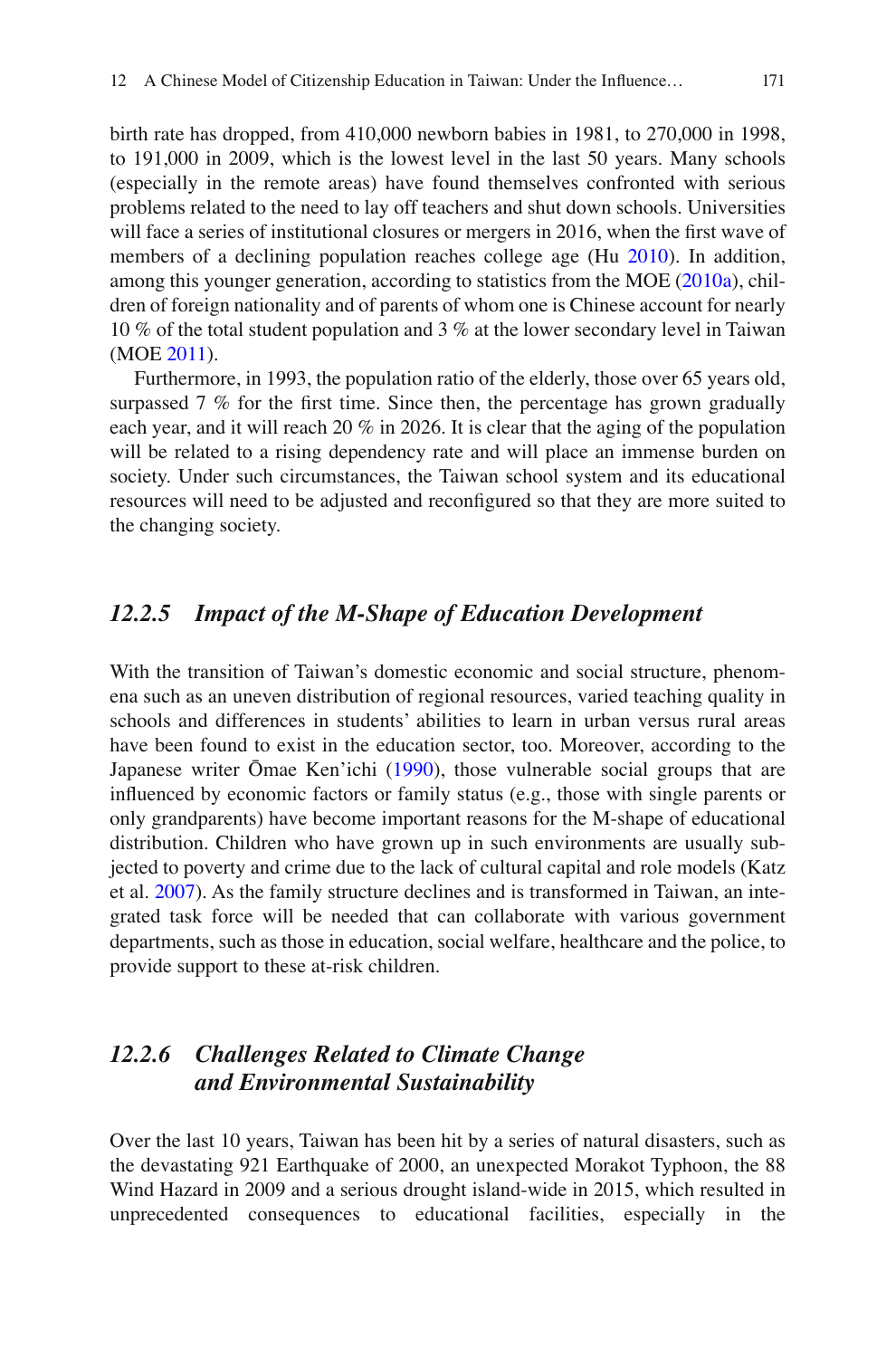disadvantaged regions (MOE 2009). According to 'World Bank Natural Disaster Hotspots—A Global Risk Analysis' (Arnold et al. [2005](#page-11-0) ), Taiwan is one of the areas of the world where natural disasters occur most frequently. Thus, more educational awareness is required to enhance citizens' understanding of global climate change and the balanced coexistence of economic development and environmental protection.

 In particular, sustainable development is the focus of the United Nation's plans for (UN) educational development in 2005–2014 (United Nations 2011). Therefore, authorities at all school levels have to consider how to integrate the concept of 'sustainable development' into the existing school curriculum and instruction as one of the core competencies to raise students' level of literacy in this area.

#### 12.2.7 National Identity Conflict Among Students

There have also been instances of a struggle to define its identity that has occurred. In an International Civic and Citizenship Education Study (ICCS) study of civic and citizenship education in 37 countries around the world in 2009, results for Taiwan (referred as Chinese Taipei) showed that Taiwanese teenagers (14 years old) scored much lower than the average in regard to "trust in national government, political parties, media, schools, and people in general" (Schulz et al. [2010a](#page-12-0)). Moreover, Taiwan (referred as Chinese Taipei) participated in an IEA study of civic and citi-zenship education (Schulz et al. [2010b](#page-12-0)) with 37 other countries, and the results showed the overall scores of Taiwanese 14-year-olds ranked fourth overall. However, on several questions regarding 'trust in national government, political parties, media, schools and people in general' the participants scored much lower than the average. In particular, almost three-quarters of Taiwanese secondary students stated that they did not trust their political system overall' as (Schulz et al.  $2010a$ , [b](#page-12-0)). Why did this happen among Taiwanese teenagers? Clearly, there is a feeling of distrust among fourteen-year-olds of political institutions in Taiwan. These relatively low scores suggest that citizenship education among Taiwanese teenagers has room for improvement.

 However, at the same time that high-level cross-strait relations and economic cooperation have developed to an unprecedented degree due in the past 6 years, cultural and educational exchanges have also increased. Recent changes in the political atmosphere between Taiwan and mainland China have led to the lifting of the long-time ban on recruiting Chinese students to study in Taiwan. Since September 2011, an increasing number of Chinese students have been admitted to Taiwanese universities as degree-seekers. Meanwhile, short-term exchange programs between the two sides number in the thousands. Throughout this process, the multifaceted and dynamic way in which traditional Chinese culture and intensifying cross-strait interactions are shaping national identity is giving rise to great uncertainty about the future in Taiwan.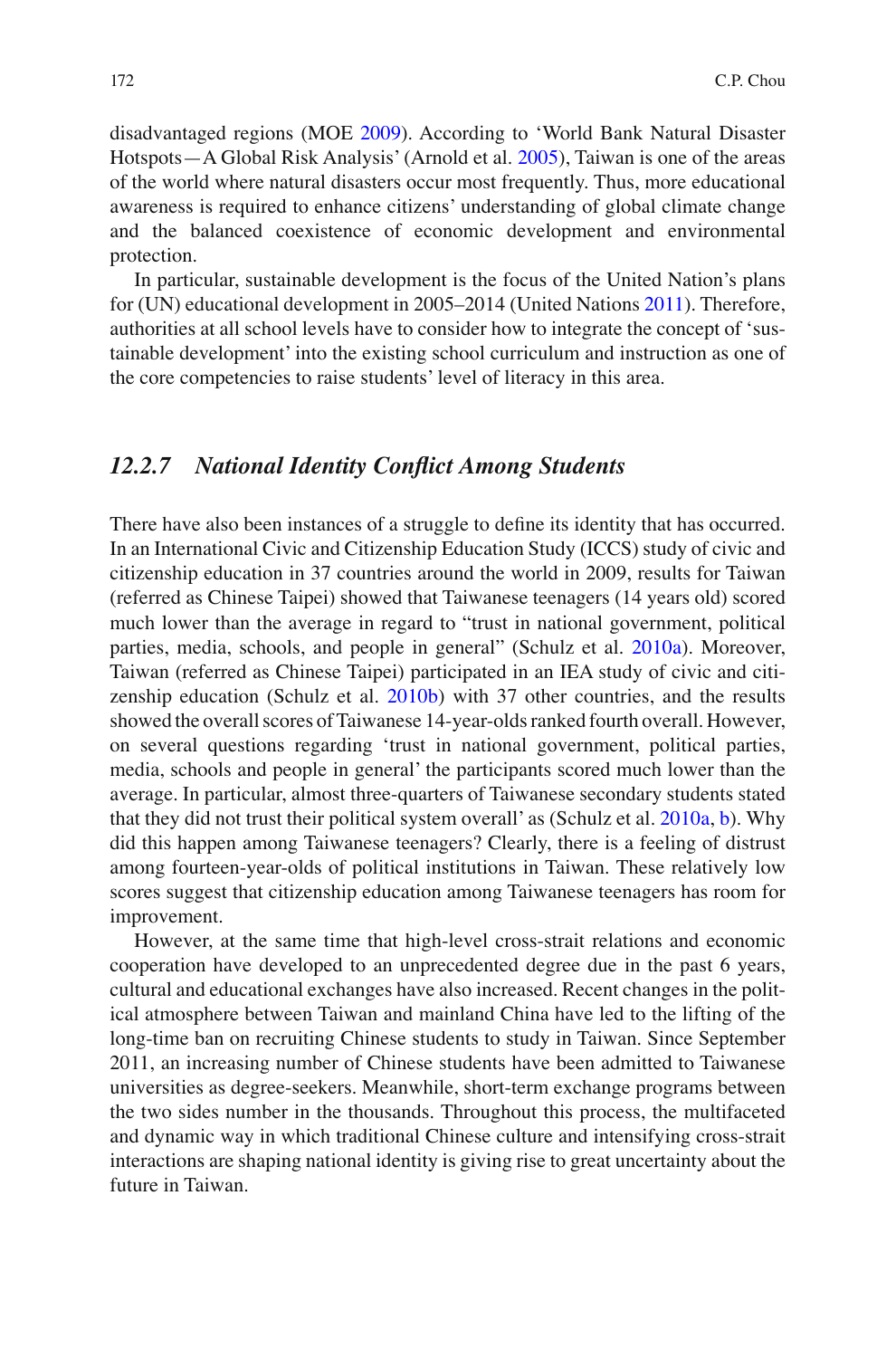Research indicates that people in mainland China and Taiwan have, throughout time, been able to justify their national identities in a subtle way, a phenomenon that remains evident today (Hao 2010). Education plays a major role in shaping national identity in Taiwan, and with the ongoing cross-strait cultural and education exchanges in higher education, this has become more legitimate than before. Higher education institutes (HEIs) in Taiwan are expected to assume a key role which will eventually lead to constant, close communication and exchanges between faculty members, students and others in China and Taiwan (Chou and Ching [2015 \)](#page-11-0). In addition, China's rise will most likely have an impact on re-shaping Taiwanese identities as well as leading to the emergence of a new profile for Chinese people. Whether or not these new transformations will take place depend on the future of cross-strait relations.

#### **12.3 Conclusion**

 The inevitable growth of concern over citizenship education throughout Taiwan has become a major topic of discussion over the last two decades. The trend of globalization and localization has affected many educational sectors in East Asia. Taiwan's efforts to globalize and democratize its education system while preserving its Chinese cultural heritage with local identity has led to new dilemmas for citizenship education in terms of undeclared or even uncertain status of her national identity. Among the most significant changes is the increasing number of educational and cultural exchanges with mainland China which is unprecedented since 1949. These multifaceted forces of the Confucius tradition, democratization, and crossstraitization have shaped a unique Chinese model in Taiwan's contemporary citizenship education, which has distinguished itself from her other Chinese counterparts, namely, China, Hong Kong and Macau.

For centuries, Taiwan has been faced with identity conflicts. Whether under Japanese colonial rule (1895–1945), during the subsequent period of re-Sinicization after World War II (1949–1987), or throughout the de-Sinicization era under the Lee Teng-hui and Chen Shui-bian presidencies (1988–2008), the Taiwanese people have been subjected to a complex interplay of political and socio-cultural forces shaping their identities (Wilde [2005](#page-12-0)). Today, the constant dilemma in Taiwan over national identity continues to influence her citizenship education at all levels (Chou 2014). Despite the continuing cross-strait exchanges over the last two decades, Taiwan's general public and college students still remain suspicious about China's potential attempt for reunification.

 In sum, it is worthwhile to see how cultural heritage, western democracy, and the cross-strait relationships with China will continue to shape and transform citizenship education in Taiwan, whose national identity still receives no consensus.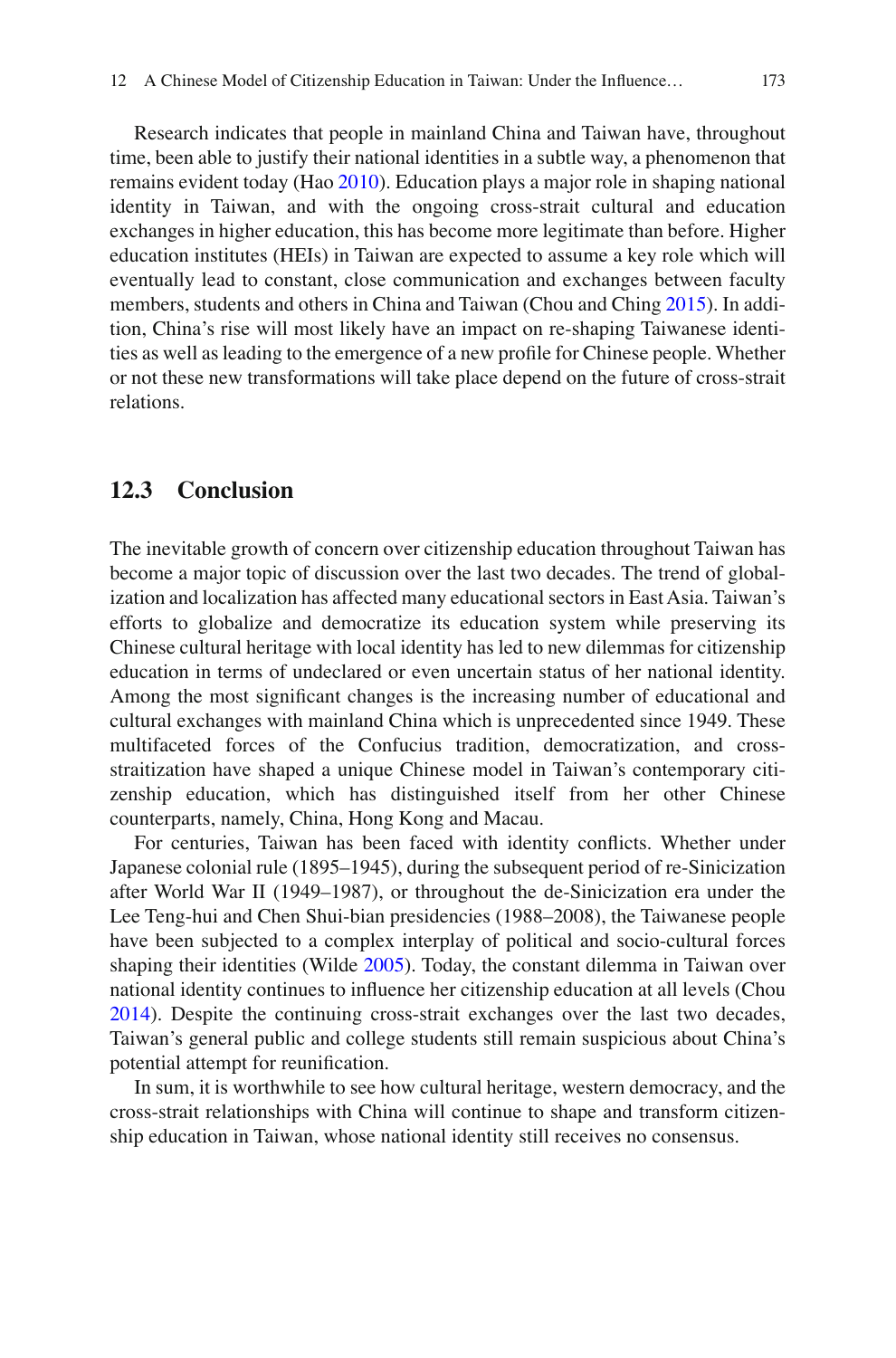#### <span id="page-11-0"></span> **References**

- Apple, M. W. (2004). *Ideology and curriculum* . New York: Falmer Press.
- Apple, M. W., & Christian-Smith, L. (1991). *The politics of the textbooks* . New York: Routledge/ Chapman and Hall.
- Arnold, M., Dilley, M., Deichmann, U., Chen, R. S., & Lerner-Lam, A. L. (2005). *Natural disaster hotspots: A global risk analysis* . Washington, DC: World Bank.
- Chen, J. C. (2001a). The moral education under the trend of biotech development. In *National Taiwan Normal University, international conference of the citizen quality and teachers training* , Taipei.
- Chen, J. C. (2001b), Being a mentor—The self-identity of primary school teachers. *Primary Education Journal of NTNU, 52* (3), 25–28.
- Chou, C. P. (2008). The impact of neo-liberalism on Taiwanese higher education. *International Perspectives on Education and Society, 9, 297–311.*
- Chou, Y. W. (2011, January 14). The myths of 12-year compulsory education, *Taiwan Today* . <http://taiwantoday.tw/ct.asp?xItem=144212&ctNode=413>. Accessed 21 Mar 2014.
- Chou, C. P. (2014). Education in Taiwan: Taiwan's colleges and universities. *Taiwan- U.S. Quarterly Analysis* , No. 16.
- Chou, C. P., & Ching, G. (2012). *Taiwan education at the cross-road: When globalization meets localization* . New York: Palgrave Macmillan.
- Chou, C. P., & Ching, G. (2015). Cross-straitization of higher education: Voices of the Mainland Chinese students studying in Taiwan. *International Journal of Information and Education Technology, 5* (2), 89–94.
- Coleman, J. S. (1990). *Equality and achievement in education* (Social inequality series). Boulder: Westview.
- Elwyn, T. (2000). Researching values in cross-culture contexts. In R. Gardner, J. Cairns, & D. Lawton (Eds.), *Education for value: Morals, ethics and citizenship in contemporary teaching* (pp. 257–265). London: Kogan.
- Fan, JoAnn. (2014). *Congressional testimony: Cross-strait economic and political issues* . Available online at: [http://www.brookings.edu/research/testimony/2014/06/05-cross-strait-economic](http://www.brookings.edu/research/testimony/2014/06/05-cross-strait-economic-issues-fan)[issues-fan](http://www.brookings.edu/research/testimony/2014/06/05-cross-strait-economic-issues-fan)
- Gilbert, R. (1996). *Studying society and environment: A handbook for teachers* . Melbourne: Macmillan Education.
- Giroux, H. A. (1985). *Theory and resistance in education* . New York: Bergin & Garvey.
- Hao, Z. (2010). *Whiter Taiwan and Mainland China: National identity, the state, and intellectuals* . Hong Kong: Hong Kong University Press.
- Howard, M. M. (2006). Comparative citizenship: An agenda for cross-national research. *Perspectives on Politics, 4* (3), 443–455. Available online at: [http://www18.georgetown.edu/](http://www18.georgetown.edu/data/people/mmh/publication-12332.pdf) [data/people/mmh/publication-12332.pdf](http://www18.georgetown.edu/data/people/mmh/publication-12332.pdf)
- Hu, C.-H. (2010, December 12). Consolidation of Universities will reach a peak in 5 years. *Liberty Times* , 12 December.
- Hwang, K. K. (2012). *Foundations of Chinese psychology: Confucian social relations* . New York: Springer.
- Kahler, M., & Lake, D. A. (2003). *Globalization and governance: Definition, variation, and explanation.* Available online at: [www.unc.edu/depts/europe/conferences/…/kahler\\_lake.doc](http://www.unc.edu/depts/europe/conferences/�/kahler_lake.doc)
- Katz, I., Corlyon, J., La Placa, V., & Hunter, S. (2007). *The relationship between parenting and poverty*. http://www.jrf.org.uk/sites/files/jrf/parenting-poverty.pdf
- Kuo, W. F. (2010, March 1). A century of educational reform. *Taiwan Review* . [http://taiwanreview.](http://taiwanreview.nat.gov.tw/ct.asp?xItem=146617&CtNode=1337) [nat.gov.tw/ct.asp?xItem=146617&CtNode=1337.](http://taiwanreview.nat.gov.tw/ct.asp?xItem=146617&CtNode=1337) Accessed 21 Mar 2014.
- Lui, J. M., & Doong, S. (2002). Civic education reform in Taiwan: Directions, controversies and challenges. *Pacific-Asian Education*, 14(1), 26-37.